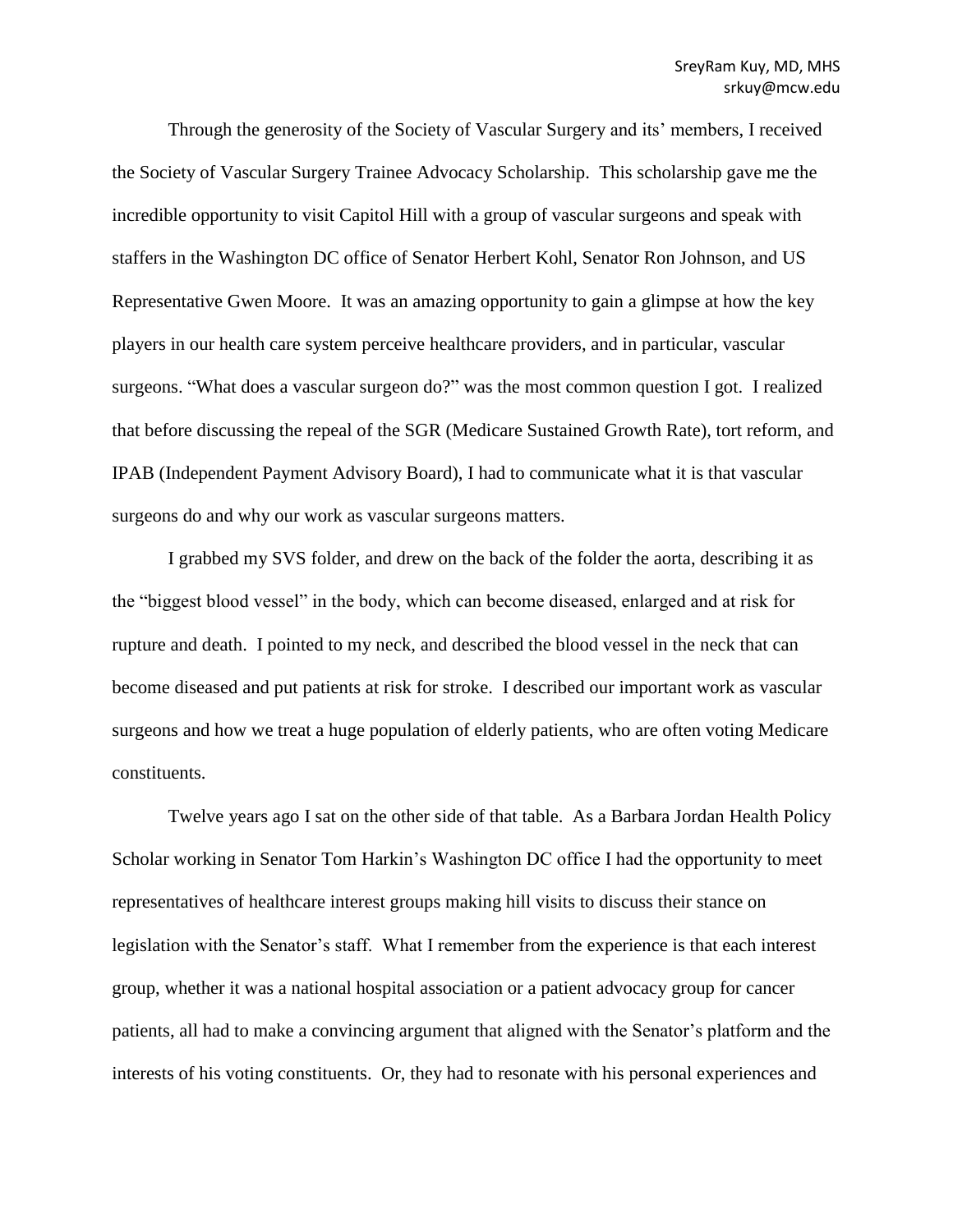history. As a college student without any medical training, I had to assess the arguments made by lobbyists and interest groups and synthesize their perspectives into concise policy briefs for the Senator's office. When I wrote the Senator's speech on coverage for breast and cervical cancer treatment I drew the human face of the disease. Instead of discussing the epidemiology or medical aspects of breast cancer (of which I had little knowledge as a college student), I wrote about the Senator's two sister who died of breast cancer, and how this personal connection motivated his support for the legislation.

Now I was sitting on the other side, a surgeon advocating for my patients, my colleagues and my profession. As vascular surgeons we treat a group of patients who comprise a very large voting constituency, the Medicare population. Aortic disease, carotid disease, and peripheral vascular disease afflict largely the elderly population. We treat patients who are chronically ill with multiple comorbidities. Vascular surgeons can easily recount those patients we re-admit multiple times throughout the year: Mrs. "Smith", our amusingly cantankerous 82 year old with congestive heart failure, COPD, atrial fibrillation, diabetes, prior CABG, and bypasses on both legs. She's a widowed wife, a mother, and a grandmother. We see Ms. Smith regularly in clinic for her leg wounds, and we fight to save those legs, even if it means we have to re-admit her to the hospital multiple times for antibiotics, debridements, angiograms and revisions of those bypasses. We do this because we know that our patient's outcome is not just how many times they are re-admitted in a 30 day period. It's more than a number. It's about that patient's quality of life. Being able to dance with two legs at her grandchild's wedding later that year is the outcome that matters to Mrs. Smith. And the only way we can relay this to our lawmakers is to be at the table, speaking and participating in the discussion.